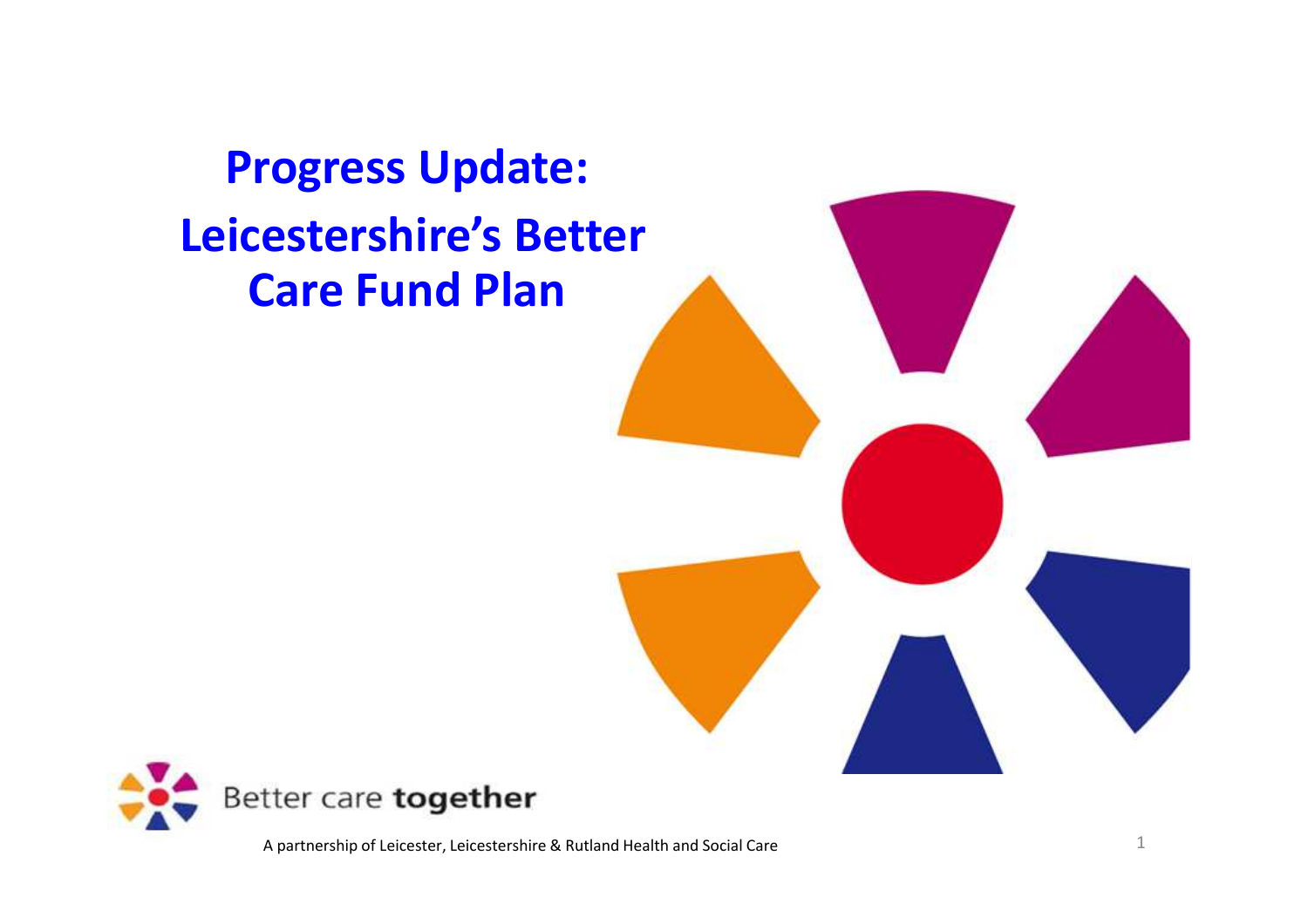## **BCF Recap**

- Leicestershire's BCF plan is :
	- –- Approved by the Health and Wellbeing Board (April 2014)
	- –– Aligned to the LLR 5 ye<mark>ar strate</mark>gy (June 2014)
	- –- Due to start in full in 2<mark>015/16, w</mark>ith 2014/15 the preparatory year
	- –- Directed on a day to day basis by the Integration Executive, which reports to the Health and Wellbeing Board
	- –- Subject to further national assurance (this is still in progress for all BCF plans nationally)

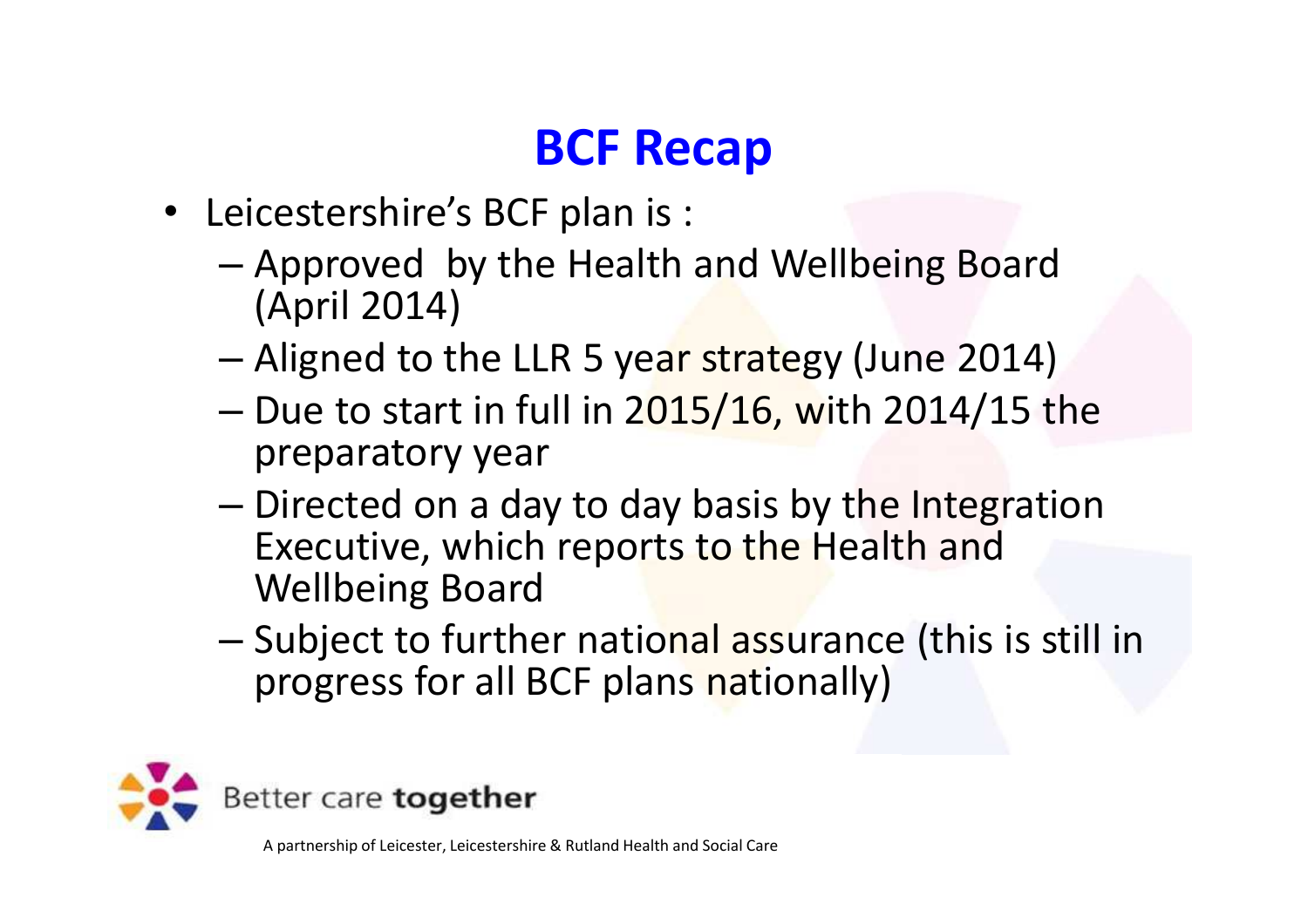## **Leicestershire BCF Progress Highlights - <sup>1</sup>**

- 2 hour urgent response
	- –- Integrated model being recommended by September 2014
- Frail Older People
	- –— Outline Business Case produced
	- –Agreement to an initial site based model in<br>Laughborough intention to commones with Loughborough, intention to commence within 14/15.
- 7 day services in Primary <mark>Care</mark>
	- –- Initial plans received from both CCGs - some early testing planned within 14/15